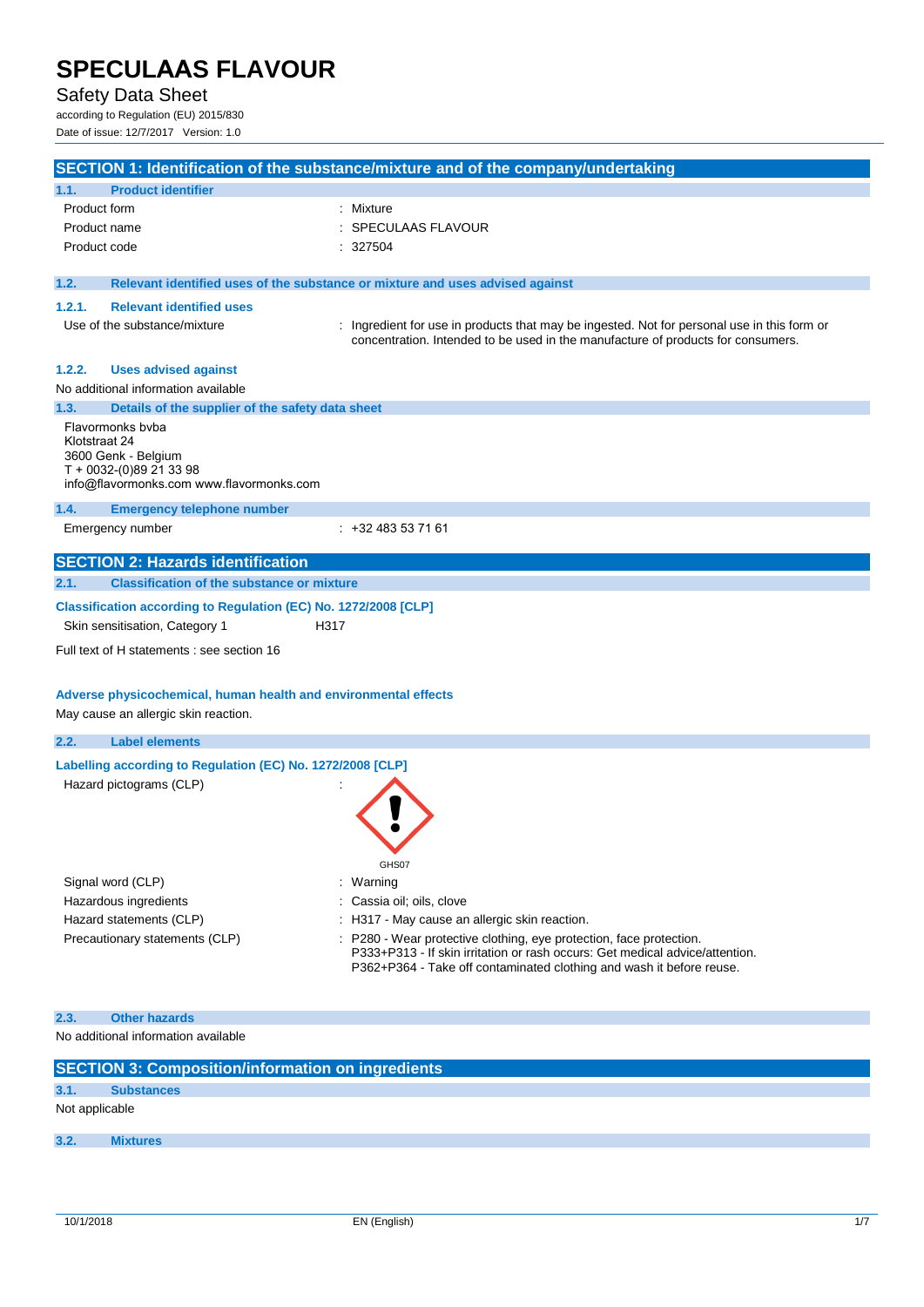## Safety Data Sheet

according to Regulation (EU) 2015/830

| <b>Name</b> | <b>Product identifier</b> | %          | <b>Classification according to</b><br><b>Regulation (EC) No.</b><br>1272/2008 [CLP]             |
|-------------|---------------------------|------------|-------------------------------------------------------------------------------------------------|
| Cassia oil  | (CAS-No.) 8007-80-5       | $\leq$ 1   | Acute Tox. 4 (Dermal), H312<br>Skin Irrit. 2, H315<br>Eye Irrit. 2, H319<br>Skin Sens. 1A, H317 |
| oils, clove | (CAS-No.) 8000-34-8       | $\leq 0.3$ | Flam. Lig. 3, H226<br>Eye Irrit. 2, H319<br>Skin Sens. 1, H317<br>Asp. Tox. 1, H304             |

Full text of H-statements: see section 16

| <b>SECTION 4: First aid measures</b>                                        |                                                                                                                                                                                                                         |
|-----------------------------------------------------------------------------|-------------------------------------------------------------------------------------------------------------------------------------------------------------------------------------------------------------------------|
| <b>Description of first aid measures</b><br>4.1.                            |                                                                                                                                                                                                                         |
| First-aid measures after inhalation                                         | : Remove person to fresh air and keep comfortable for breathing.                                                                                                                                                        |
| First-aid measures after skin contact                                       | : Wash skin with plenty of water. Take off contaminated clothing. If skin irritation or rash occurs:<br>Get medical advice/attention.                                                                                   |
| First-aid measures after eye contact                                        | Rinse eyes with water as a precaution.                                                                                                                                                                                  |
| First-aid measures after ingestion                                          | : Call a poison center or a doctor if you feel unwell.                                                                                                                                                                  |
| 4.2.<br>Most important symptoms and effects, both acute and delayed         |                                                                                                                                                                                                                         |
| Symptoms/effects after skin contact                                         | : May cause an allergic skin reaction.                                                                                                                                                                                  |
| 4.3.                                                                        | Indication of any immediate medical attention and special treatment needed                                                                                                                                              |
| Treat symptomatically.                                                      |                                                                                                                                                                                                                         |
| <b>SECTION 5: Firefighting measures</b>                                     |                                                                                                                                                                                                                         |
| <b>Extinguishing media</b><br>5.1.                                          |                                                                                                                                                                                                                         |
| Suitable extinguishing media                                                | : Water spray. Dry powder. Foam. Carbon dioxide.                                                                                                                                                                        |
| 5.2.<br>Special hazards arising from the substance or mixture               |                                                                                                                                                                                                                         |
| Hazardous decomposition products in case of                                 | : Toxic fumes may be released.                                                                                                                                                                                          |
| fire                                                                        |                                                                                                                                                                                                                         |
| 5.3.<br><b>Advice for firefighters</b>                                      |                                                                                                                                                                                                                         |
| Protection during firefighting                                              | Do not attempt to take action without suitable protective equipment. Self-contained breathing<br>apparatus. Complete protective clothing.                                                                               |
| <b>SECTION 6: Accidental release measures</b>                               |                                                                                                                                                                                                                         |
| Personal precautions, protective equipment and emergency procedures<br>6.1. |                                                                                                                                                                                                                         |
| 6.1.1.                                                                      |                                                                                                                                                                                                                         |
| For non-emergency personnel<br>Emergency procedures                         | : Ventilate spillage area. Avoid contact with skin and eyes. Avoid breathing<br>dust/fume/gas/mist/vapours/spray.                                                                                                       |
| 6.1.2.<br>For emergency responders                                          |                                                                                                                                                                                                                         |
| Protective equipment                                                        | Do not attempt to take action without suitable protective equipment. For further information<br>refer to section 8: "Exposure controls/personal protection".                                                            |
| 6.2.<br><b>Environmental precautions</b>                                    |                                                                                                                                                                                                                         |
| Avoid release to the environment.                                           |                                                                                                                                                                                                                         |
| 6.3.<br>Methods and material for containment and cleaning up                |                                                                                                                                                                                                                         |
| Methods for cleaning up                                                     | : Take up liquid spill into absorbent material.                                                                                                                                                                         |
| Other information                                                           | Dispose of materials or solid residues at an authorized site.                                                                                                                                                           |
| 6.4.<br><b>Reference to other sections</b>                                  |                                                                                                                                                                                                                         |
| For further information refer to section 13.                                |                                                                                                                                                                                                                         |
| <b>SECTION 7: Handling and storage</b>                                      |                                                                                                                                                                                                                         |
| <b>Precautions for safe handling</b><br>7.1.                                |                                                                                                                                                                                                                         |
| Precautions for safe handling                                               | : Ensure good ventilation of the work station. Avoid contact with skin and eyes. Avoid breathing<br>dust/fume/gas/mist/vapours/spray. Wear personal protective equipment.                                               |
| Hygiene measures                                                            | Contaminated work clothing should not be allowed out of the workplace. Wash contaminated<br>clothing before reuse. Do not eat, drink or smoke when using this product. Always wash hands<br>after handling the product. |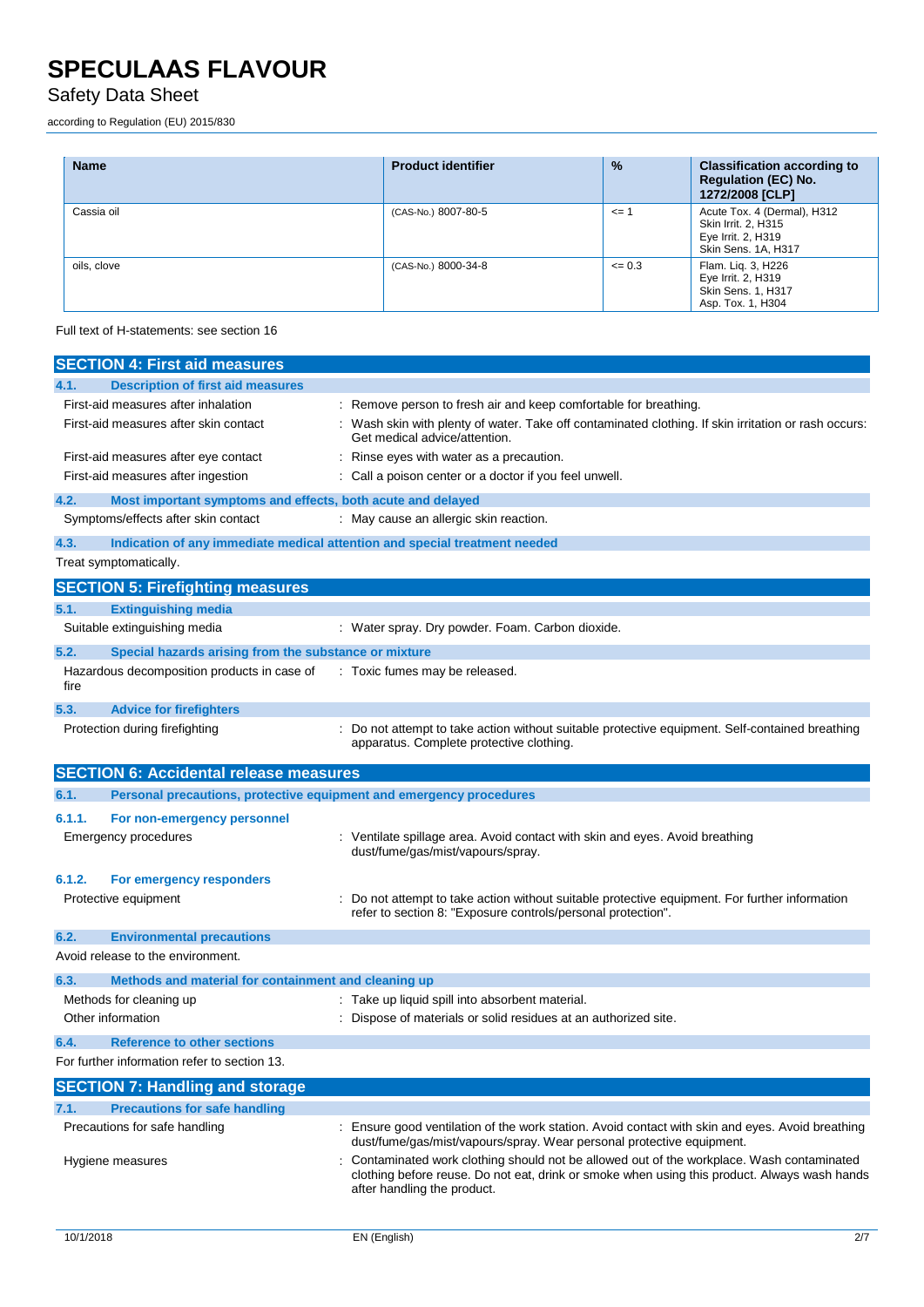## Safety Data Sheet

according to Regulation (EU) 2015/830

| 7.2.                                                    | Conditions for safe storage, including any incompatibilities |                                                |                     |
|---------------------------------------------------------|--------------------------------------------------------------|------------------------------------------------|---------------------|
|                                                         | Storage conditions                                           | : Store in a well-ventilated place. Keep cool. |                     |
| 7.3.                                                    | <b>Specific end use(s)</b>                                   |                                                |                     |
|                                                         | No additional information available                          |                                                |                     |
| <b>SECTION 8: Exposure controls/personal protection</b> |                                                              |                                                |                     |
| 8.1.<br><b>Control parameters</b>                       |                                                              |                                                |                     |
|                                                         | Cassia oil (8007-80-5)                                       |                                                |                     |
|                                                         | Belgium                                                      | Limit value $(mg/m3)$                          | $10 \text{ mg/m}^3$ |
|                                                         | oils, clove (8000-34-8)                                      |                                                |                     |
|                                                         | Belgium                                                      | Limit value $(mq/m3)$                          | $10 \text{ mg/m}^3$ |

### **8.2. Exposure controls**

### **Appropriate engineering controls:**

Ensure good ventilation of the work station.

#### **Hand protection:**

Protective gloves

### **Eye protection:**

Safety glasses

### **Skin and body protection:**

Wear suitable protective clothing

#### **Respiratory protection:**

In case of insufficient ventilation, wear suitable respiratory equipment

### **Environmental exposure controls:**

Avoid release to the environment.

| <b>SECTION 9: Physical and chemical properties</b>            |                     |  |  |
|---------------------------------------------------------------|---------------------|--|--|
| Information on basic physical and chemical properties<br>9.1. |                     |  |  |
| Physical state                                                | : Liquid            |  |  |
| Appearance                                                    | : Liquid.           |  |  |
| Colour                                                        | light yellow.       |  |  |
| Odour                                                         | characteristic.     |  |  |
| Odour threshold                                               | No data available   |  |  |
| pH                                                            | No data available   |  |  |
| Relative evaporation rate (butylacetate=1)                    | : No data available |  |  |
| Melting point                                                 | Not applicable      |  |  |
| Freezing point                                                | No data available   |  |  |
| Boiling point                                                 | No data available   |  |  |
| Flash point                                                   | : $>60^{\circ}$ C   |  |  |
| Auto-ignition temperature                                     | No data available   |  |  |
| Decomposition temperature                                     | No data available   |  |  |
| Flammability (solid, gas)                                     | Not applicable      |  |  |
| Vapour pressure                                               | No data available   |  |  |
| Relative vapour density at 20 °C                              | No data available   |  |  |
| Relative density                                              | 1.096               |  |  |
| Solubility                                                    | No data available   |  |  |
| Log Pow                                                       | No data available   |  |  |
| Viscosity, kinematic                                          | No data available   |  |  |
| Viscosity, dynamic                                            | No data available   |  |  |
| Explosive properties                                          | No data available   |  |  |
| Oxidising properties                                          | No data available   |  |  |
| <b>Explosive limits</b>                                       | No data available   |  |  |
|                                                               |                     |  |  |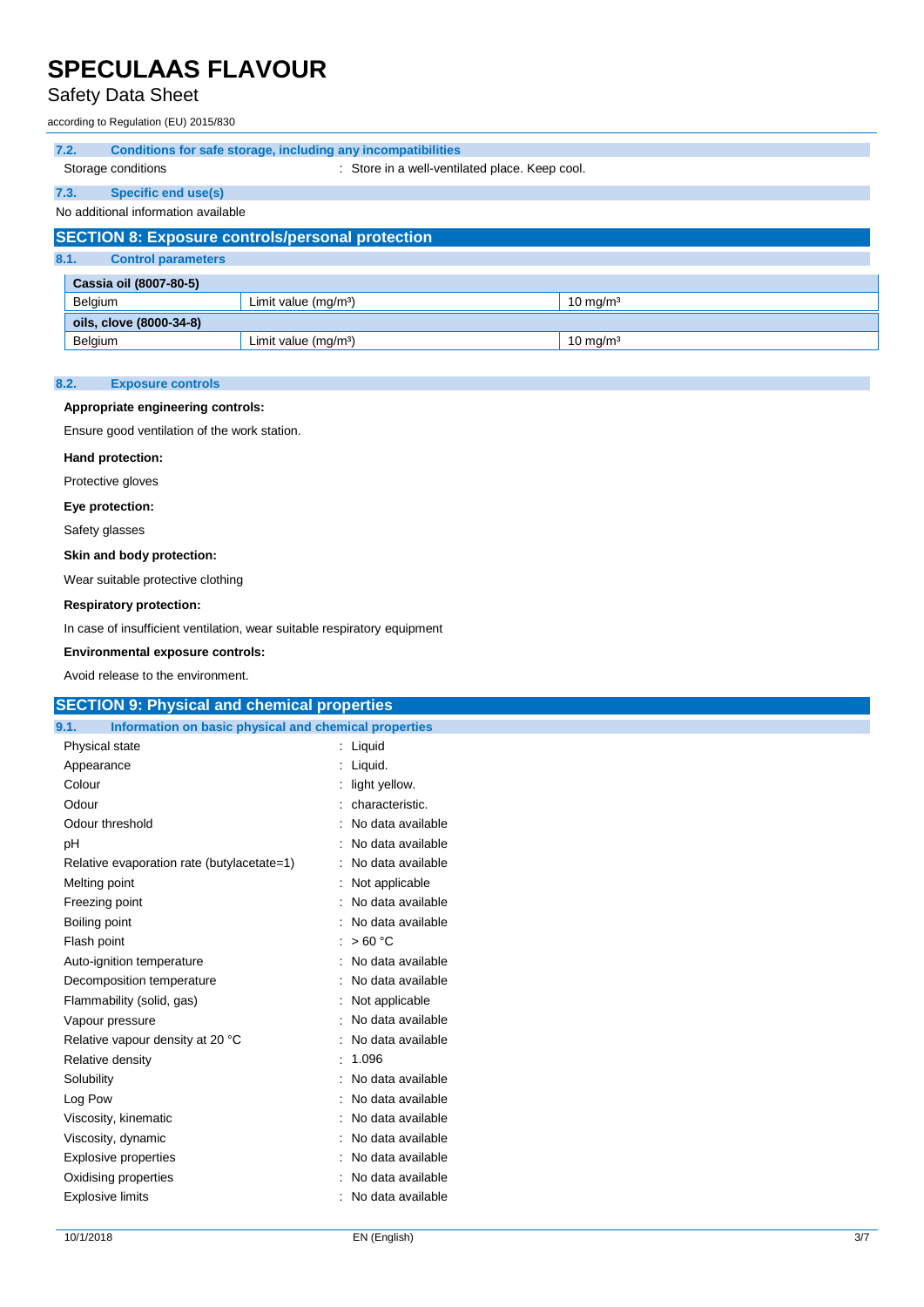## Safety Data Sheet

according to Regulation (EU) 2015/830

| <b>Other information</b><br>9.2.                                                   |  |  |
|------------------------------------------------------------------------------------|--|--|
| No additional information available                                                |  |  |
| <b>SECTION 10: Stability and reactivity</b>                                        |  |  |
| 10.1.<br><b>Reactivity</b>                                                         |  |  |
| The product is non-reactive under normal conditions of use, storage and transport. |  |  |
| 10.2.<br><b>Chemical stability</b>                                                 |  |  |
| Stable under normal conditions.                                                    |  |  |
| <b>Possibility of hazardous reactions</b><br>10.3.                                 |  |  |
| No dangerous reactions known under normal conditions of use.                       |  |  |
| <b>Conditions to avoid</b><br>10.4.                                                |  |  |
| None under recommended storage and handling conditions (see section 7).            |  |  |
| 10.5.<br><b>Incompatible materials</b>                                             |  |  |
| No additional information available                                                |  |  |

#### **10.6. Hazardous decomposition products**

Under normal conditions of storage and use, hazardous decomposition products should not be produced.

| <b>SECTION 11: Toxicological information</b>  |                                        |  |
|-----------------------------------------------|----------------------------------------|--|
| Information on toxicological effects<br>11.1. |                                        |  |
| Acute toxicity (oral)                         | : Not classified                       |  |
| Acute toxicity (dermal)                       | : Not classified                       |  |
| Acute toxicity (inhalation)                   | : Not classified                       |  |
| Cassia oil (8007-80-5)                        |                                        |  |
| LD50 oral rat                                 | 2800 mg/kg (Rat, Oral)                 |  |
| LD50 dermal rabbit                            | 320 mg/kg (Rabbit, Dermal)             |  |
| Skin corrosion/irritation                     | : Not classified                       |  |
| Serious eye damage/irritation                 | : Not classified                       |  |
| Respiratory or skin sensitisation             | : May cause an allergic skin reaction. |  |
| Germ cell mutagenicity                        | : Not classified                       |  |
| Carcinogenicity                               | : Not classified                       |  |
| Reproductive toxicity                         | : Not classified                       |  |
| STOT-single exposure                          | : Not classified                       |  |
| STOT-repeated exposure                        | : Not classified                       |  |
| Aspiration hazard                             | : Not classified                       |  |

| <b>SECTION 12: Ecological information</b> |                                                                                                                            |  |  |
|-------------------------------------------|----------------------------------------------------------------------------------------------------------------------------|--|--|
| 12.1.<br><b>Toxicity</b>                  |                                                                                                                            |  |  |
| Ecology - general                         | : The product is not considered harmful to aquatic organisms nor to cause long-term adverse<br>effects in the environment. |  |  |
| Acute aquatic toxicity                    | : Not classified                                                                                                           |  |  |
| Chronic aquatic toxicity                  | : Not classified                                                                                                           |  |  |

## **12.2. Persistence and degradability**

| oils, clove (8000-34-8)                   |                                                          |  |
|-------------------------------------------|----------------------------------------------------------|--|
| Persistence and degradability             | Not readily biodegradable in water.                      |  |
| <b>Bioaccumulative potential</b><br>12.3. |                                                          |  |
| Cassia oil (8007-80-5)                    |                                                          |  |
| Bioaccumulative potential                 | No test data of component(s) available.                  |  |
| oils, clove (8000-34-8)                   |                                                          |  |
| BCF fish 1                                | 14.61 I/kg (BCFBAF v3.01, Estimated value, Fresh weight) |  |
| Log Pow                                   | 2.73 (Estimated value, KOWWIN)                           |  |
| Bioaccumulative potential                 | Low potential for bioaccumulation (BCF $<$ 500).         |  |
| 12.4.<br><b>Mobility in soil</b>          |                                                          |  |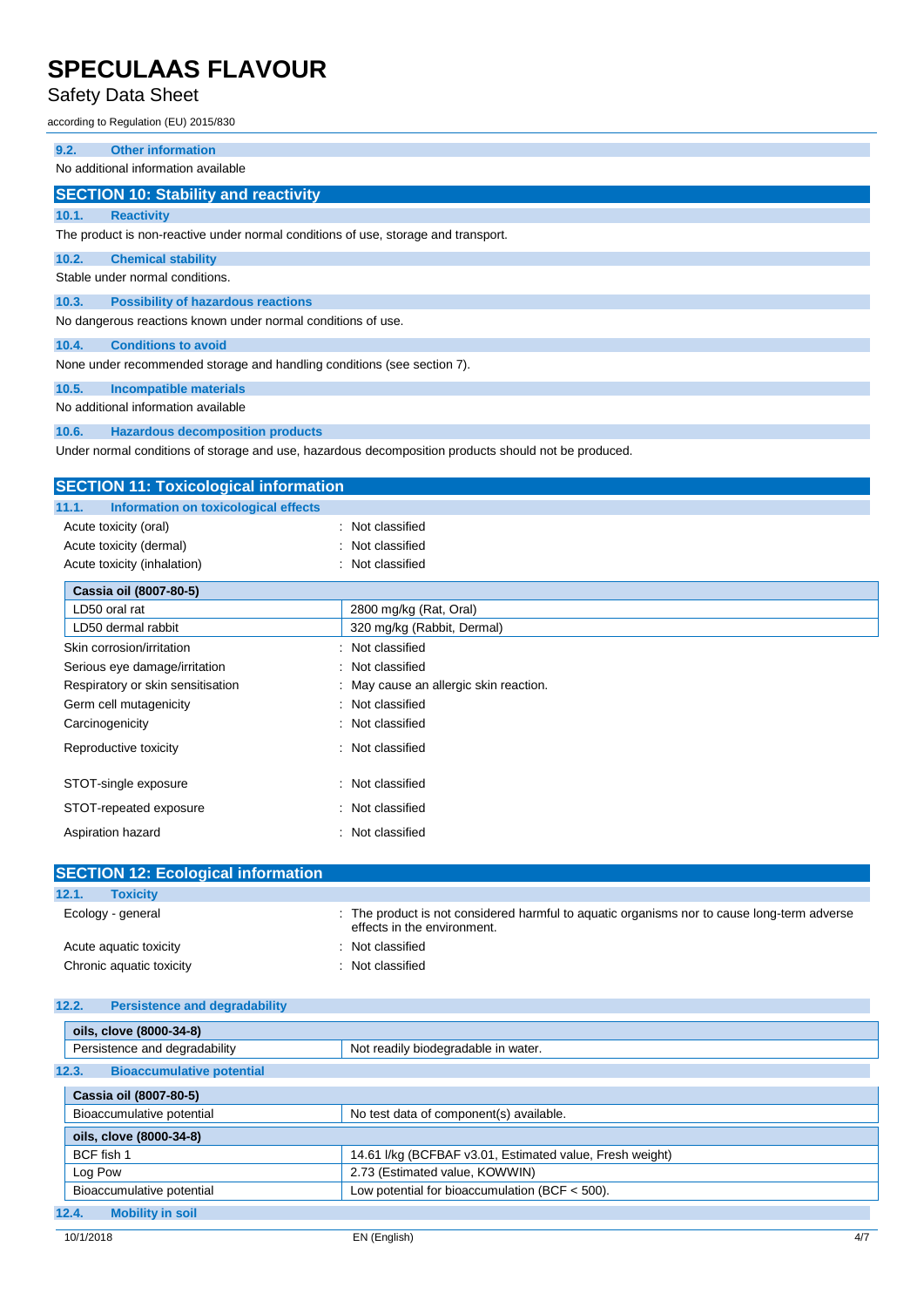## Safety Data Sheet

according to Regulation (EU) 2015/830

| oils, clove (8000-34-8)                            |                                                                                               |
|----------------------------------------------------|-----------------------------------------------------------------------------------------------|
| Log Koc                                            | 2.403 - 2.834 (log Koc, SRC PCKOCWIN v2.0, Calculated value)                                  |
| Ecology - soil                                     | Low potential for adsorption in soil.                                                         |
| <b>Results of PBT and vPvB assessment</b><br>12.5. |                                                                                               |
| No additional information available                |                                                                                               |
| 12.6.<br><b>Other adverse effects</b>              |                                                                                               |
| No additional information available                |                                                                                               |
| <b>SECTION 13: Disposal considerations</b>         |                                                                                               |
| <b>Waste treatment methods</b><br>13.1.            |                                                                                               |
| Waste treatment methods                            | : Dispose of contents/container in accordance with licensed collector's sorting instructions. |
| <b>SECTION 14: Transport information</b>           |                                                                                               |
| In accordance with ADR / RID / IMDG / IATA / ADN   |                                                                                               |
| 14.1.<br><b>UN number</b>                          |                                                                                               |
| UN-No. (ADR)                                       | : Not applicable                                                                              |
| UN-No. (IMDG)                                      | : Not applicable                                                                              |
| UN-No. (IATA)                                      | Not applicable                                                                                |
| UN-No. (ADN)                                       | Not applicable                                                                                |
| UN-No. (RID)                                       | : Not applicable                                                                              |
| 14.2.<br><b>UN proper shipping name</b>            |                                                                                               |
| Proper Shipping Name (ADR)                         | : Not applicable                                                                              |
| Proper Shipping Name (IMDG)                        | : Not applicable                                                                              |
| Proper Shipping Name (IATA)                        | : Not applicable                                                                              |
| Proper Shipping Name (ADN)                         | : Not applicable                                                                              |
| Proper Shipping Name (RID)                         | : Not applicable                                                                              |
| 14.3.<br><b>Transport hazard class(es)</b>         |                                                                                               |
| <b>ADR</b>                                         |                                                                                               |
| Transport hazard class(es) (ADR)                   | : Not applicable                                                                              |
| <b>IMDG</b>                                        |                                                                                               |
| Transport hazard class(es) (IMDG)                  | : Not applicable                                                                              |
| <b>IATA</b>                                        |                                                                                               |
| Transport hazard class(es) (IATA)                  | : Not applicable                                                                              |
|                                                    |                                                                                               |
| <b>ADN</b>                                         |                                                                                               |
| Transport hazard class(es) (ADN)                   | : Not applicable                                                                              |
|                                                    |                                                                                               |
| <b>RID</b>                                         |                                                                                               |
| Transport hazard class(es) (RID)                   | : Not applicable                                                                              |
| 14.4.<br><b>Packing group</b>                      |                                                                                               |
| Packing group (ADR)                                | : Not applicable                                                                              |
| Packing group (IMDG)                               | Not applicable                                                                                |
| Packing group (IATA)                               | Not applicable                                                                                |
| Packing group (ADN)                                | : Not applicable                                                                              |
| Packing group (RID)                                | : Not applicable                                                                              |
| 14.5.<br><b>Environmental hazards</b>              |                                                                                               |
| Dangerous for the environment                      | : No                                                                                          |
| Marine pollutant                                   | : No                                                                                          |
| Other information                                  | : No supplementary information available                                                      |
| 14.6.<br><b>Special precautions for user</b>       |                                                                                               |
|                                                    |                                                                                               |
| - Overland transport<br>Not applicable             |                                                                                               |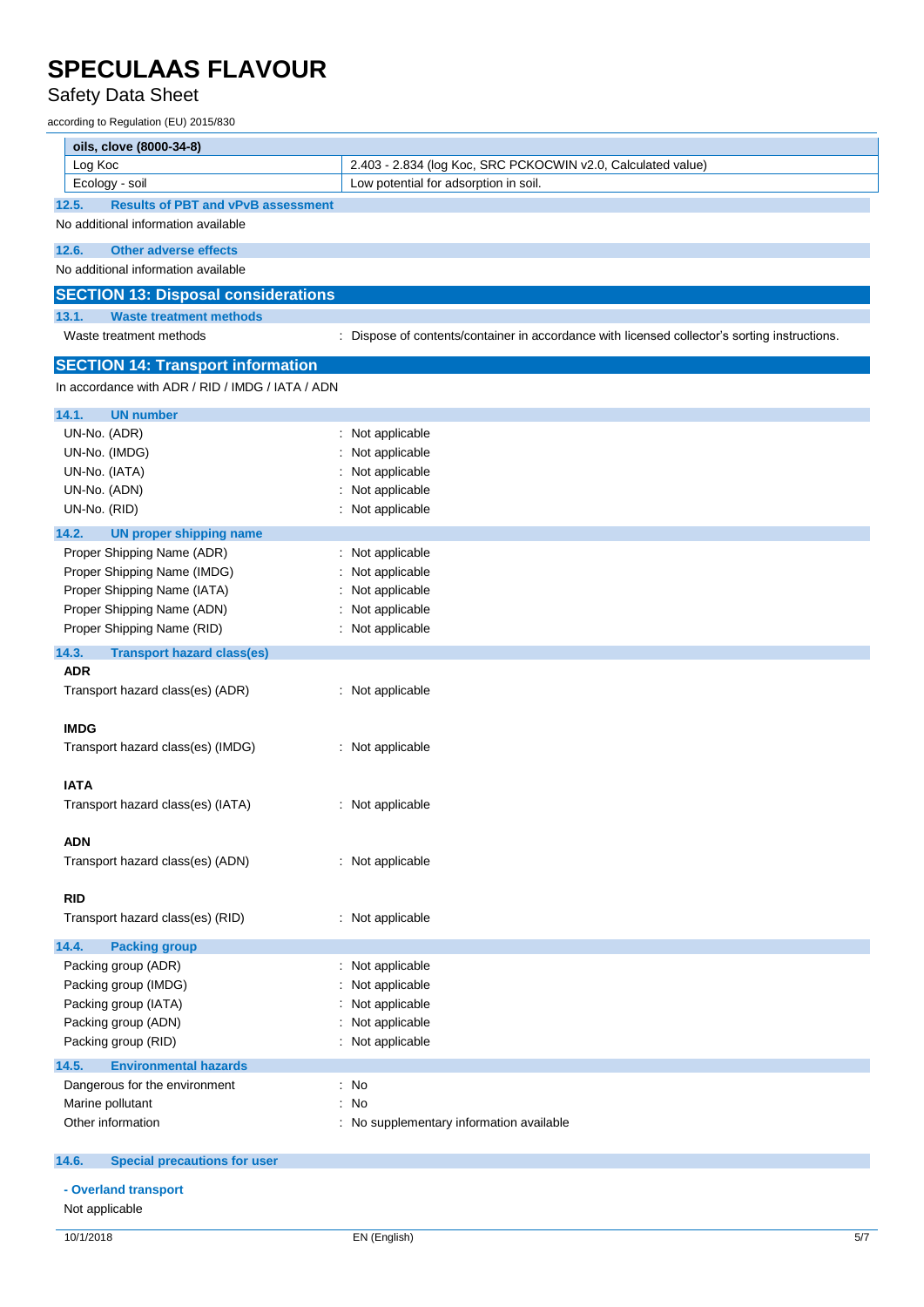## Safety Data Sheet

according to Regulation (EU) 2015/830

**- Transport by sea** Not applicable

**- Air transport**

Not applicable

**- Inland waterway transport** Not applicable

**- Rail transport** Not applicable

**14.7. Transport in bulk according to Annex II of Marpol and the IBC Code**

Not applicable

## **SECTION 15: Regulatory information**

**15.1. Safety, health and environmental regulations/legislation specific for the substance or mixture**

#### **15.1.1. EU-Regulations**

Contains no REACH substances with Annex XVII restrictions Contains no substance on the REACH candidate list Contains no REACH Annex XIV substances

#### **15.1.2. National regulations**

#### **Germany**

| Reference to AwSV                                                                    | : Water hazard class (WGK) 1, low hazard to water (Classification according to AwSV, Annex 1) |
|--------------------------------------------------------------------------------------|-----------------------------------------------------------------------------------------------|
| 12th Ordinance Implementing the Federal<br>Immission Control Act - 12. BlmSchV       | : Is not subject of the 12. BlmSchV (Hazardous Incident Ordinance)                            |
| <b>Netherlands</b>                                                                   |                                                                                               |
| SZW-lijst van kankerverwekkende stoffen                                              | : None of the components are listed                                                           |
| SZW-lijst van mutagene stoffen                                                       | : None of the components are listed                                                           |
| NIET-limitatieve lijst van voor de voortplanting<br>giftige stoffen - Borstvoeding   | : None of the components are listed                                                           |
| NIET-limitatieve lijst van voor de voortplanting<br>giftige stoffen - Vruchtbaarheid | : None of the components are listed                                                           |
| NIET-limitatieve lijst van voor de voortplanting<br>giftige stoffen - Ontwikkeling   | : None of the components are listed                                                           |
| <b>Denmark</b>                                                                       |                                                                                               |
| <b>Classification remarks</b>                                                        | Emergency management guidelines for the storage of flammable liquids must be followed         |
| Danish National Regulations                                                          | : Young people below the age of 18 years are not allowed to use the product                   |

### **15.2. Chemical safety assessment**

No chemical safety assessment has been carried out

## **SECTION 16: Other information**

## Full text of H- and EUH-statements:

| Acute Tox. 4 (Dermal) | Acute toxicity (dermal), Category 4           |
|-----------------------|-----------------------------------------------|
| Asp. Tox. 1           | Aspiration hazard, Category 1                 |
| Eye Irrit. 2          | Serious eye damage/eye irritation, Category 2 |
| Flam. Lig. 3          | Flammable liquids, Category 3                 |
| Skin Irrit. 2         | Skin corrosion/irritation, Category 2         |
| Skin Sens. 1          | Skin sensitisation, Category 1                |
| Skin Sens, 1A         | Skin sensitisation, category 1A               |
| H <sub>226</sub>      | Flammable liquid and vapour.                  |
| H304                  | May be fatal if swallowed and enters airways. |
| H312                  | Harmful in contact with skin.                 |
| H315                  | Causes skin irritation.                       |
| H317                  | May cause an allergic skin reaction.          |
| H319                  | Causes serious eye irritation.                |
|                       |                                               |